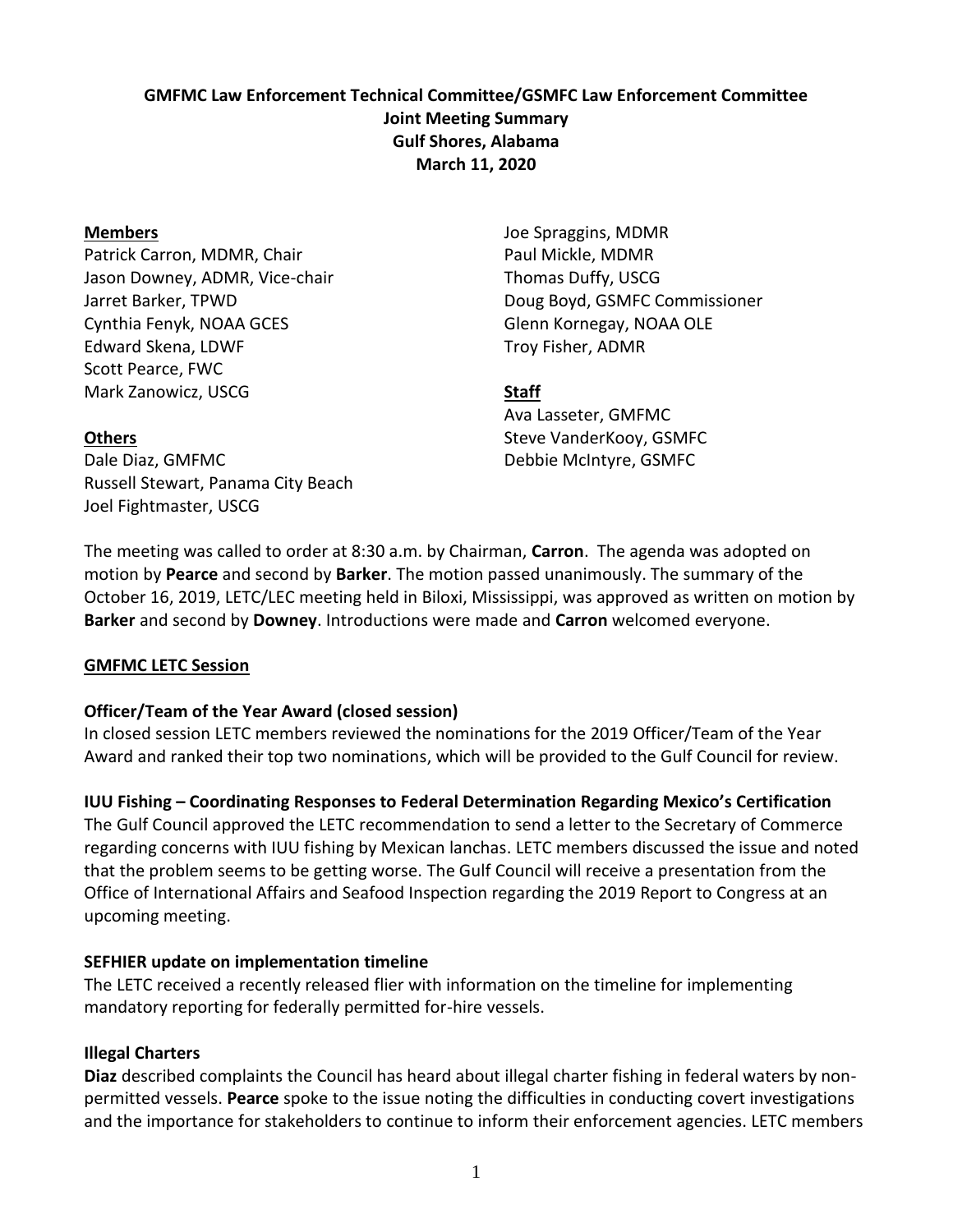recognized illegal charters as a widespread issue, adding that the illegal fishing occurs in federal waters in violation of a limited entry federal permit. Because the covert operations necessary for enforcement are time consuming and expensive, the LETC discussed the need for more federal support and passed the following motion with no opposition.

**That the council recommend to NOAA that the JEA priorities be expanded to include patrol and investigative efforts for federal charter for-hire permit violations. Along with expanding the JEA priorities, NOAA should establish an intelligence gathering program that will work with their federal for-hire permit holders to identify suspect vessels and to report this information to state law enforcement partners.** 

### **Closing Madison-Swanson and Steamboat Lumps MPAS to trolling**

**Lasseter** reviewed the framework action that considers prohibiting surface trolling in the Madison-Swanson and Steamboat Lumps MPAs. LETC members discussed the issue, noting the difficulty of enforcing the allowable trolling gear as the MPAs are far from shore, then made the following recommendations. As moved by **Pearce**, seconded by **Downey**, and with no opposition:

# **To recommend to the Council, Alternative 2 in Action 1 would be preferred for ease of enforcement and to combat potential non-compliance by eliminating the opportunity for vessels to disguise bottom fishing as surface trolling.**

**Alternative 2:** Prohibit fishing year-round in the Madison-Swanson and Steamboat Lumps MPAs.

As moved by **Barker**, seconded by **Pearce**, and with no opposition:

**To recommend to the Council, Alternative 3 in Action 2 would be preferred. Alternative 3:** The possession of any species of Gulf reef fish is prohibited year-round in the Madison-Swanson and Steamboat Lumps MPAs, with no exception for vessels in transit.

**Florida Keys National Marine Sanctuary Proposed Expansion – information on proposal Pearce** discussed the proposed sanctuary expansion and FWC's enforcement goals.

# **Enforcement of Red Snapper State Management**

The LETC discussed red snapper state management. **Zanowicz** requested that each state's regulations be accessible to the Coast Guard for ease of enforcement, such as through a Fishery Bulletin with the compiled state regulations. **Lasseter** will follow up on this.

**LETC Other Business** - none

**GSMFC LEC Items**

**IJF Program Activity**

### **LEC/LETC Operations Plan**

The committee began looking at the 2019-2020 Enforcement Operations Plan and will review it for an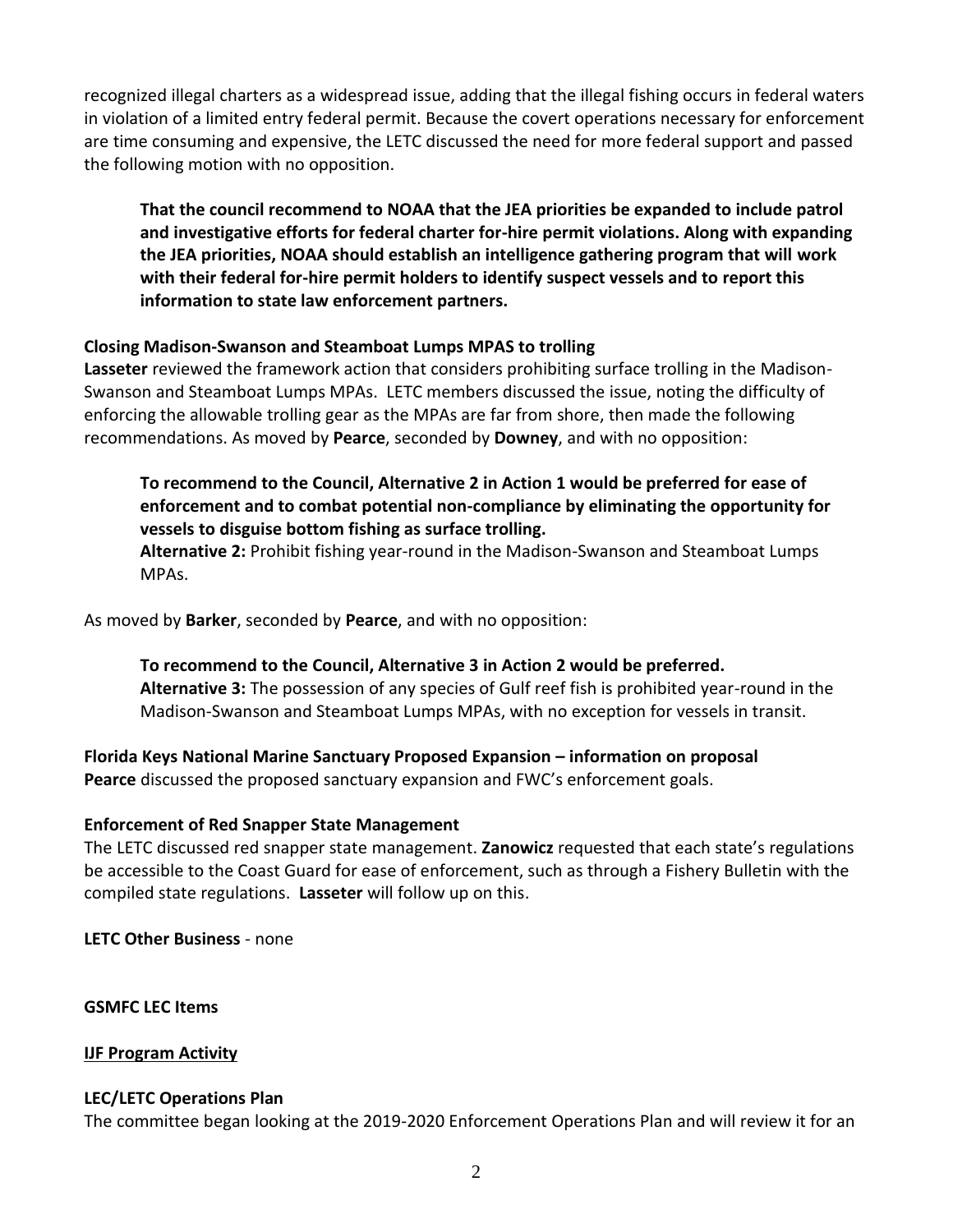update over the coming months. The work will be done via email and webinar. The LEC should have a final draft for the Commission and Council meetings this fall.

# **Red Drum Profile Status**

The Red Drum Technical Task Force (TTF) held a meeting in November in St. Petersburg. The group's next meeting is scheduled for the last week of March in Houston. **Pearce,** the LE representative on that task force, reported that the group is in the drafting process and stated that he will be distributing the enforcement boilerplate material in the next couple of weeks and coordinate the inclusion in the Profile. **Lasseter** will provide a summary of existing regulations from Amendment 48.

# **Mangrove Snapper Profile LE Membership**

The TTF for the Mangrove Snapper Profile is scheduled to be formed in the spring of 2020 with the LEC state representative being **Downey. VanderKooy** anticipates the organizational meeting of this group to take place in the fall.

# **GSMFC Publications**

**VanderKooy** reported on the two publications that the LEC members contribute to: Annual License and Fees and the Law Summary (Rules and Regs). He thanked everyone for their contributions. **McIntyre** will contact state and agency representatives asking for them to provide her with License and Fees data in May. **VanderKooy** reminded that License and Fees are printed in-house and sent out to the LEC, state directors, commissioners, and proxies. Because the states are not always providing regs books in a published form any longer, it was proposed that another format similar to the former Officers' Pocket Guide would be a cleaner, simpler way to update the rules and regs each year. The entire effort is for archiving so a simpler format would potentially be better anyway. Like all GSMFC publications, these are available on the GSMFC website. Both publications are mainly used for historical reference and serve as a way of comparing license and fees statistics and tracking regulatory changes over time.

# **State Report Highlights**

It was suggested that a common format be generated for the enforcement state reports. **Carron** and **VanderKooy** will work on a template for distribution prior to the next LEC meeting.

Written state reports are requested in advance and only highlights are presented for time purposes during state reporting item. The members provided some highlights of activities in each state.

**Barker** pointed out that Texas was one of the few Gulf states to hold an open oyster season. The influx of lugers from other states caused the need for the department to create saturation patrols to check for compliance. Texas LE Division is halfway through the 2019 JEA contract year. Patrols in federal waters discovered 35 violations they referred to NOAA for prosecution. Texas prosecuted one vessel for an IFQ violation.

**Downey** reported that, between November 1, 2019 and February 29, 2020, AMRD enforcement officers conducted 2,071 commercial fishermen intercepts, 2,790 recreational fishermen intercepts, 652 seafood dealer and/or processor inspections, 4,707 hours of patrol, 1,565 vessel boardings, and issued 731 citations/warnings. Officers continue to work out the priorities of their JEA grant as well as a NRDA Sea Turtle and Dolphin grant which provides the enforcement section with equipment and